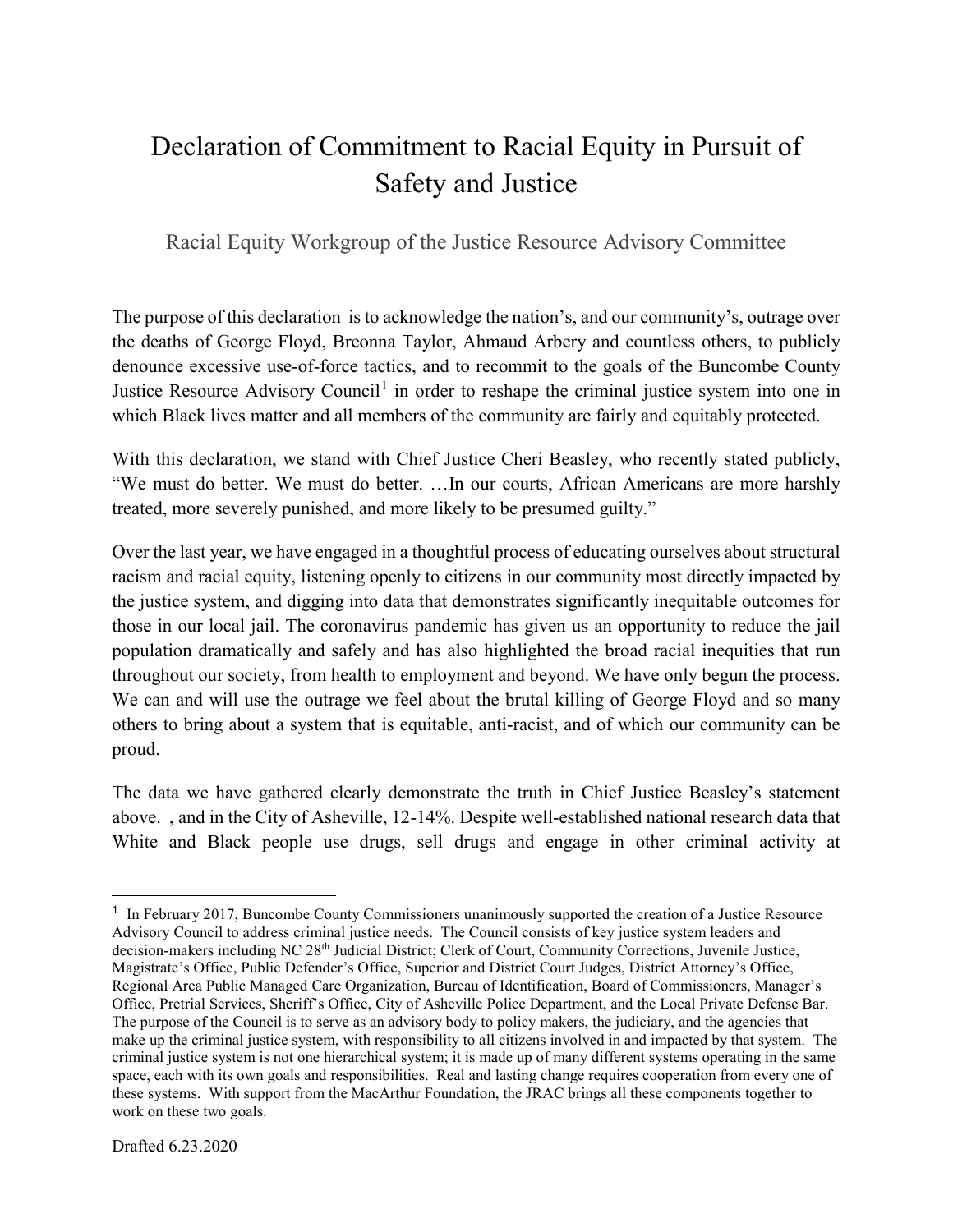approximately the same rates, the population of the Buncombe County Detention Facility shows significant racial disparities:

- 1. Blacks have an incarceration rate that is nearly four times greater than Whites in Buncombe County.<sup>[2](#page-1-0)</sup>
- 2. Whites (73%) are more likely to be released from custody while their case is still pending under a non-financial bond than Blacks (69%).
- 3. Blacks, on average, stay in jail longer than Whites. This is particularly true for violent felony charges: the average length of stay for Whites is 33 days compared to 47 days for Blacks.

In response to the recent COVID-19 pandemic, the various parts of our criminal justice system worked together diligently and quickly to reduce the Detention Center population for health and safety, and succeeded in reducing the average daily population by nearly 40%, or 158 people. Even in that process, however, the effects of structural racism were evident: the racial disparity in the jail population increased, with the percentage of African Americans increasing from 23% to 29%.

There is no one person, office, agency, or organization that is responsible for these numbers. The criminal justice system is not one hierarchical system; it is made up of many different systems operating in the same space, each with its own goals and responsibilities. Real and lasting change requires cooperation from every one of these systems.

In the words of Kimberlee Archie, the City of Asheville's Director of Equity and Inclusion, "Structural or systemic racism is deep and pervasive. It is so baked into our society and way of living that we don't know it exists until we learn to see it. Once it is seen, it can never be unseen. The community must activate now that there is a higher level of knowledge".

The Racial Equity Workgroup envisions a community where success, safety and health are not predetermined by race. We prioritize racial equity. We acknowledge that structural, institutional, and individual racism throughout our society – both conscious and unconscious, past and present – have benefited white communities while limiting opportunities and outcomes for communities of color, especially African American communities. Within Buncombe County, communities of color, especially African American communities, have borne the burdens of inequitable policies, practices and investments, which has harmed our community. We specifically acknowledge that the legacy of government actions has caused deep disparities throughout the juvenile justice and criminal justice systems. We further recognize that racial equity is realized when race can no longer be used to predict and influence life outcomes. We are working toward our vision by addressing and laboring to eliminate institutional and structural racism.

<span id="page-1-0"></span> <sup>2</sup> Austin, J., Naro-Ware, W., Ocker, R., & Peyton, J. (2018). *Analysis of the Buncombe County Jail Population*. The JFA Institute: Denver, CO; Camden, SC; Washington, DC.